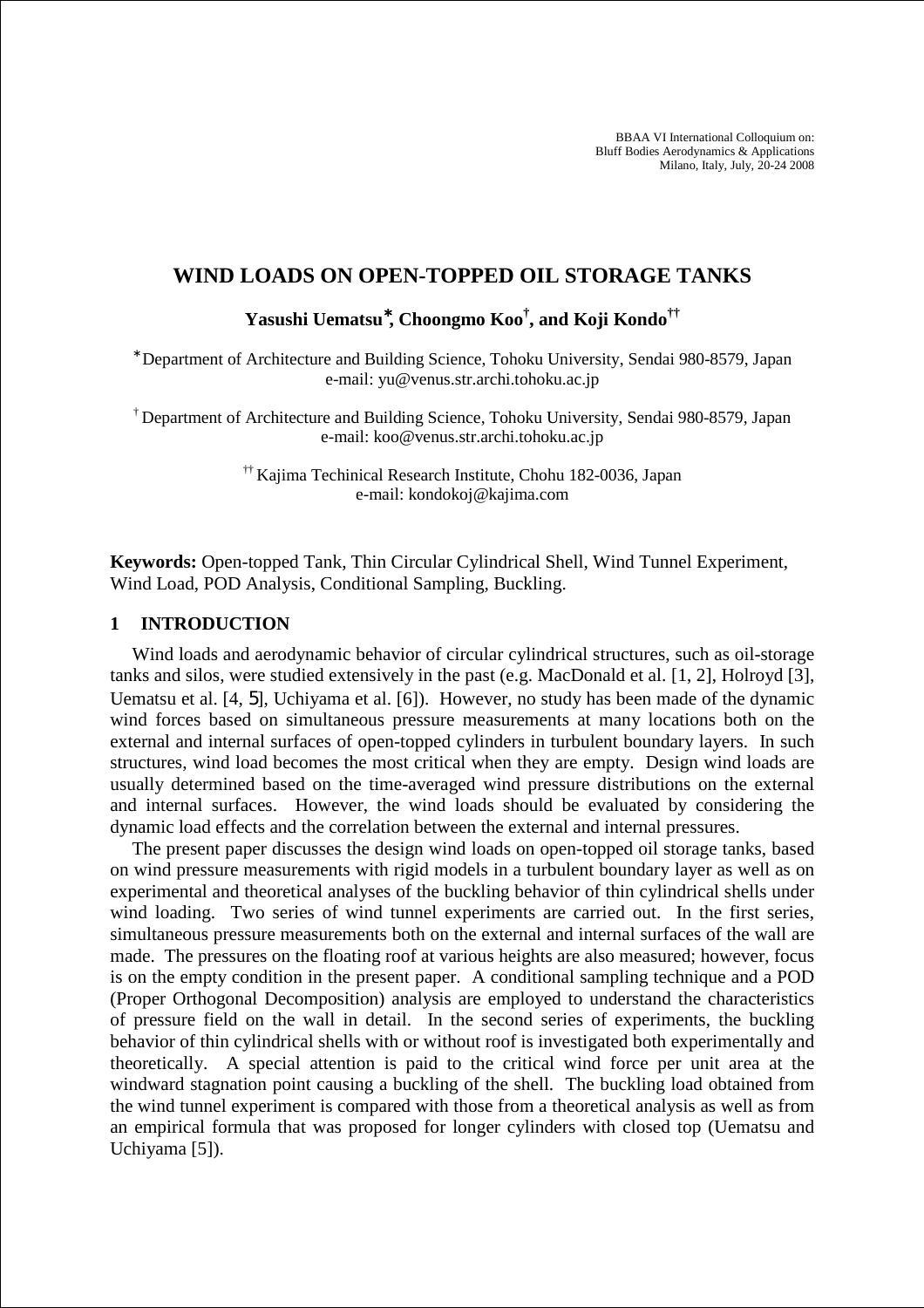# **2 WIND PRESSURE DISTRIBUTIONS ON RIGID MODELS**

## **2.1 Experimental apparatus and procedures**

Figure 1 shows the experimental setup and a model for pressure measurements. The windtunnel experiments were carried out in a closed-circuit-type wind tunnel at Kajima Technical Research Institute, which has a working section 18.1 m long, 2.5 m wide and 2.0 m high. A turbulent boundary layer with a power law exponent of approximately 0.15 was generated on the wind tunnel floor (see Figure 1(a)). The turbulence intensity  $I_u$  is approximately 0.16 at a height of  $z = 125$  mm and 0.14 at  $z = 250$  mm. The geometric scale of wind-tunnel flow is approximately 1/400. Two models (Models A and B) with smooth surface are used in the experiments. The dimensions of the models and the tap location are shown in Figure 2. The external diameter (*D*) is 250 mm. The aspect ratio  $(H/D)$  is 0.5 for Model A and 1.0 for Model B. The wall thickness is 6 mm for both models. The pressure taps of 0.5 mm diameter are installed at a step of  $15^{\circ}$  on the external surface and at a step of  $30^{\circ}$  on the internal surface along each circumference. The roof height  $h_r$  can be varied from 0 to  $H$ . Ninety-seven pressure taps are installed on the roof, as shown in Figure 2(c).

The pressure taps are connected to pressure transducers in parallel via 80 cm lengths of flexible vinyl tubing of 1 mm inside diameter. The wind pressures at all pressure taps are sampled at a rate of 1 kHz for approximately 33 sec simultaneously. The compensation for the frequency response of the pneumatic tubing system is carried out by using a digital filter to obtain a flat response up to about 500 Hz. The wind velocity  $U_H$  at  $z = H$  is approximately 10 m/s for both models; the corresponding Reynolds number  $Re = U_H D/v$ , with v being the kinematic viscosity of the air) is approximately  $1.6 \times 10^5$ . The Reynolds number regime is regarded as 'transcritical', based on McDonald et al. [1] and Uematsu and Koo [7].



(a) Experimental setup



(b) Model A  $(h_r=0)$ 



Figure 1: Experimental setup and model for pressure measurements (Model A).

Figure 2: Dimensions of wind-tunnel models and location of pressure taps (external wall surface and roof).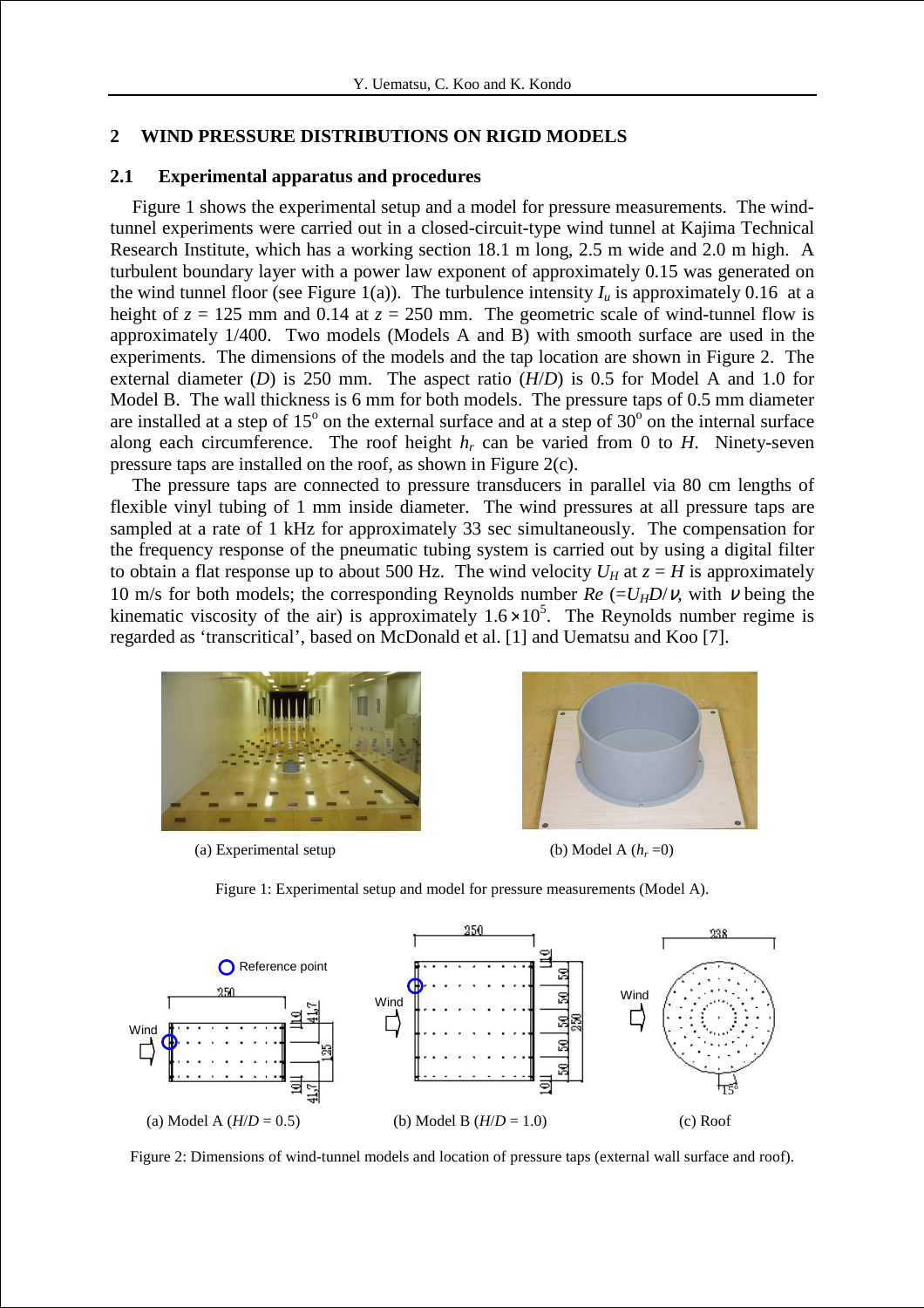## **2.2 Results and discussion**

## **2.2.1 Statistics of wind pressures**

The mean, standard deviation (RMS), the maximum and minimum peak pressure coefficients ( $C_{pmean}$ ,  $C_{pmax}$ ,  $C_{pmax}$ ,  $C_{pmin}$ ) at all pressure taps are first computed. The same statistical values ( $C_{\text{fmean}}$ ,  $C_{\text{fmax}}$ ,  $C_{\text{fmax}}$ ,  $C_{\text{fmin}}$ ) of the net wind force (pressure difference) coefficients  $C_f$  on the wall are also computed. Since the internal wall pressures were measured at a step of 30° in the circumferential direction, the wind pressure coefficients at the mid points are interpolated by using the cubic spline function. Wind pressure and force coefficients are defined in terms of the dynamic pressure  $q_H$  of the approaching flow at  $z = H$ . Note that each statistical value is evaluated by the ensemble average of the results of five or six consecutive runs, each of which corresponds to a period of 10 min in full scale.

Figure 3 shows the distributions of *Cp*mean and *Cf*mean, represented by contour lines, on the wall when  $h_r = 0$  (empty condition). Furthermore, the circumferential distributions of  $C_{\text{fmean}}$ at various heights are shown in Figure 4; the solid line in the figure represents the average over the whole height  $(z = 0 - H)$ , which will be used for the buckling analysis in Chapter 3. Positive pressures are induced in the windward region. The external wind pressure coefficient along the windward generator increases with height and attains the maximum at  $z \approx 2/3H$  for Model A and at  $z \approx 4/5H$  for Model B; then, it decreases with height. The same feature is observed for *Cf*mean. The variation of *Cp*mean on the external surface with height is not significant in the side and leeward regions. The value of  $C_{pmean}$  on the internal surface changes only slightly both in the vertical and circumferential directions.



Figure 3: Distributions of *Cp*mean and *Cf*mean on the wall.

Figure 5 shows the circumferential distributions of the statistical values of the pressure coefficient  $C_p$  along a circumference at  $z = 2/3H$  for Model A when  $h_r = 0$ . The distributions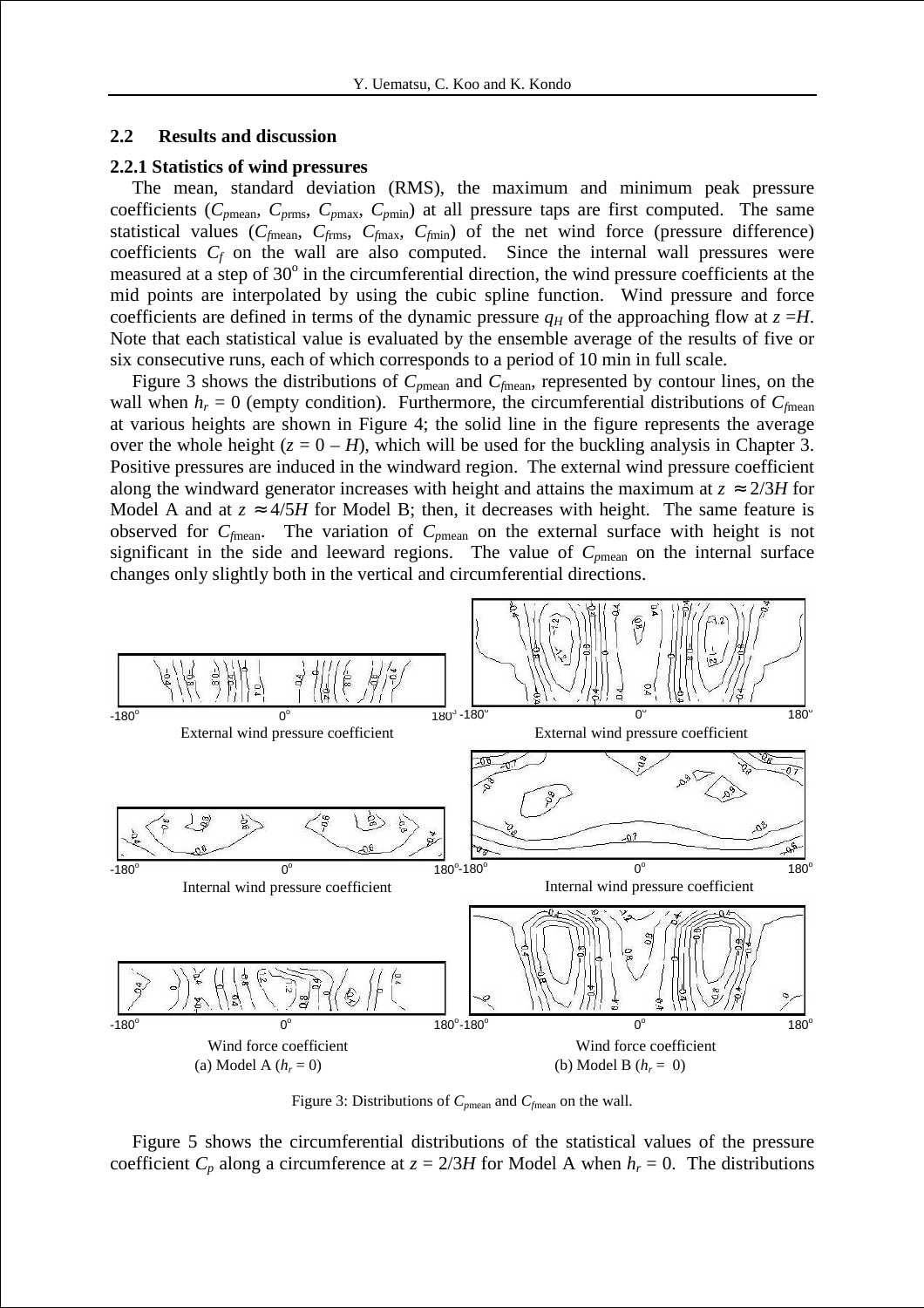of  $C_{pmax}$  and  $C_{pmin}$  are similar to that of  $C_{pmean}$ . An instantaneous  $C_p$ -distribution can take place over a wide range from the  $C_{pmax}$ - to the  $C_{pmin}$ -curve. Therefore, the spatial correlation of wind pressures should be taken into account when discussing the design wind loads. The *Cp*rms value does not change significantly in the circumferential direction.



Figure 4: Circumferential distributions of the mean wind force coefficient at various heights.



(a) External wind pressure coefficient (b) Internal wind pressure coefficient



Figure 5: Distributions of the external and internal pressure coefficients at  $z = 2/3H$  (Model A,  $h_r=0$ ).

The distributions of  $C_{pmean}$  on the floating roof at various heights  $h_r$  are shown in Figure 6. The roof is generally subjected to suctions. The distribution of  $C_{pmean}$  becomes more uniform with a decrease in  $h_r$ . Figure 7 shows the spatially averaged values of  $C_{pmean}$  over the roof and internal wall surface, plotted as a function of *hr*/*H*. These values decrease in magnitude with an increase in  $h_r/H$ . However, the effect of  $h_r$  is not significant, particularly for the roof pressure. A similar feature was observed for longer cylinders (see Uematsu and Koo [7]).



Figure 6: Distributions of the mean pressure coefficients on the floating roof (Model B).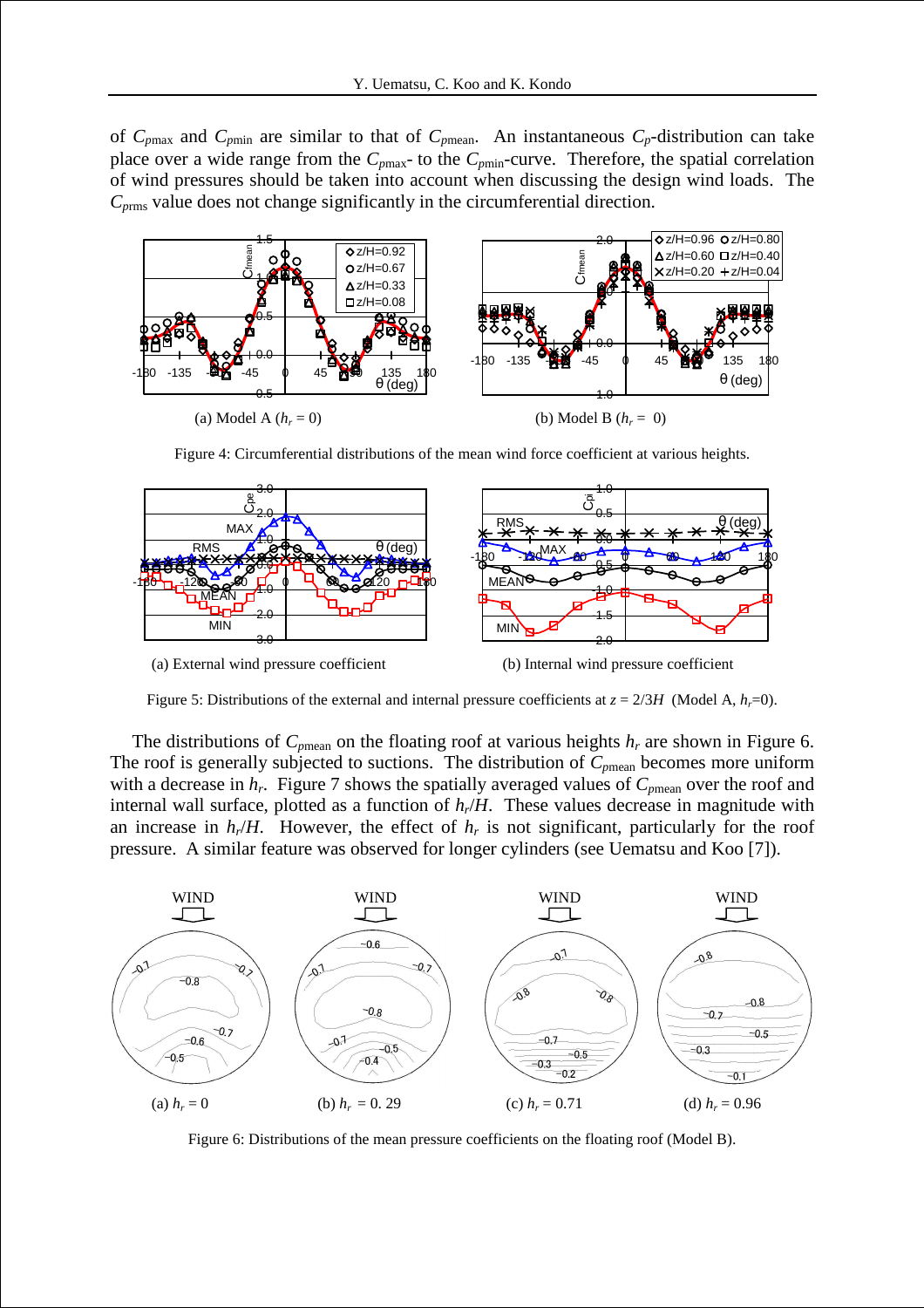Figures 8 and 9 show the distributions of the correlation coefficients *R* between the wind pressures at a reference point (see Figure 1) and the other points on the wall. It is interesting to note that the distribution of *R* is similar in shape to that of *Cp*mean, particularly in the windward positive-pressure region. In the wake region, however, the magnitude of *R* is rather small, nearly equal to zero. The value of  $R$  on the internal surface does not change significantly except for the regions near the top and bottom; it is approximately -0.5 for Model A and -0.7 to -0.6 for Model B.



Figure 7: Spatially averaged values of  $C_{pmean}$  over the roof and internal wall surface (Model B).



Figure 8: Distributions of the correlation coefficient of pressures on the external and internal wall surfaces.



Figure 9: Circumferential distribution of the correlation coefficient of pressures.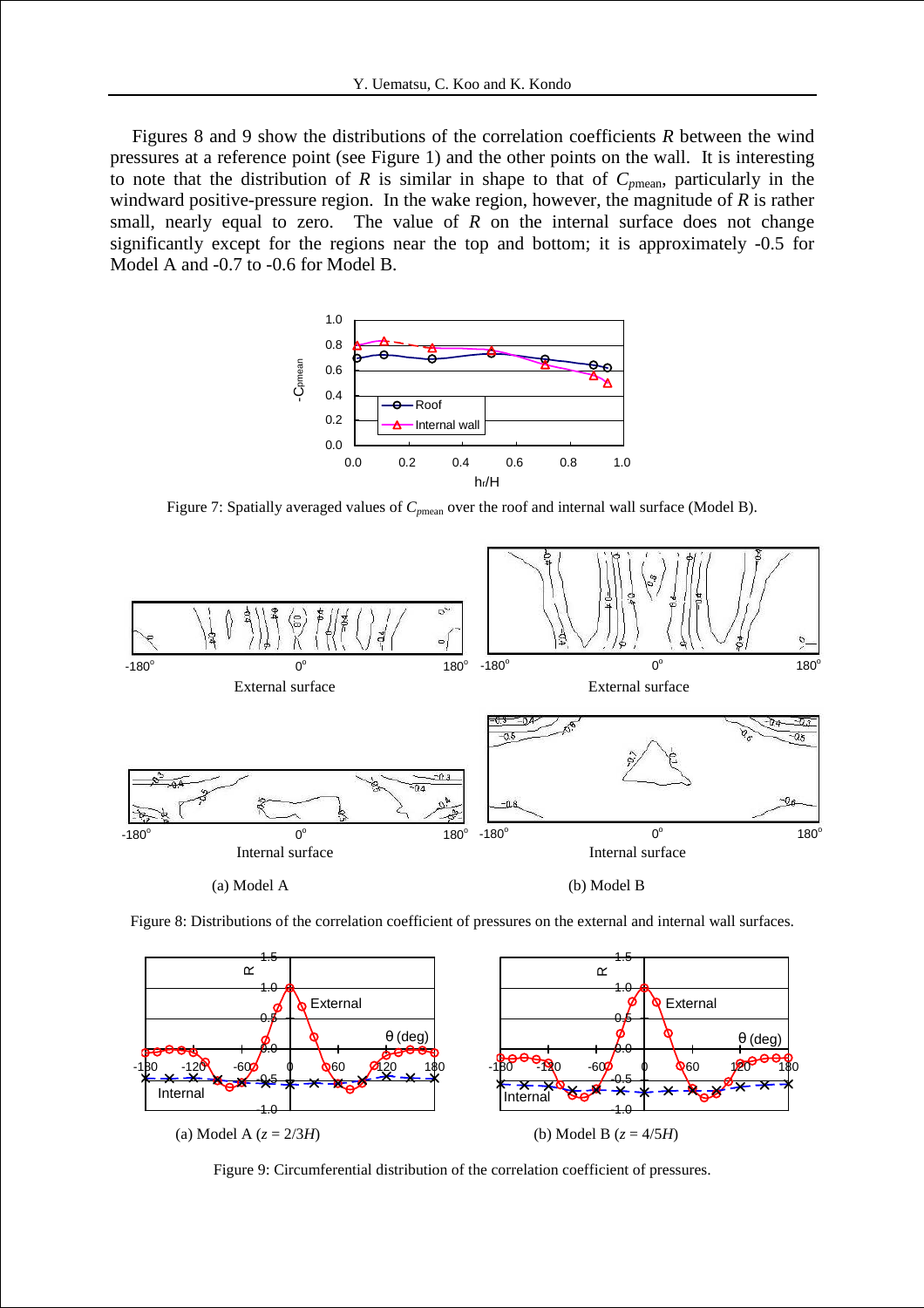## **2.2.2 Conditional sampling**

Uematsu and Uchiyama [5] indicated that the buckling behavior of thin cylindrical shells under wind loading is dependent on the extent of positive pressures as well as on the magnitude of the maximum pressure. Therefore, the pressure distribution at the instant  $t_{\text{max}}$ when the external wind pressure at the reference point becomes the maximum peak value may be very important from the viewpoint of structural stability of the shell, particularly for opentopped tanks. To investigate such a pressure distribution, a conditional sampling of wind pressures was carried out. Figures 10 and 11 show sample results; the pressure coefficient distributions along a circumference at  $z = 2/3H$  (Model A) or at  $z = 4/5H$  (Model B) are plotted in Figure 11. The instantaneous  $C_p$  value at  $t = t_{\text{max}}$  is represented by  $C_p^*$  hereafter. The distribution of  $C_p^*$  looks similar to that of  $C_{pmean}$ . However, a detailed investigation reveals that the extent of positive  $C_p^*$  values on the external surface is somewhat narrower than that of  $C_{pmean}$ . Furthermore, the value of  $C_p^*$  in the wake region ( $\theta > 120^\circ$ ) is much smaller in magnitude than that of  $C_{pmean}$ , when normalized by the values at the reference point  $(\theta = 0^{\circ})$ . The internal pressure coefficient is nearly constant. The magnitude of  $C_p^*$  on the internal surface is larger for Model B than for Model A. The effect of roof height *hr* on the  $C_p^*$  distribution can be seen in Figure 12; the effect is found to be vary small.



Figure 10: The  $C_p$  distribution at the instant  $t_{\text{max}}$  when the external pressure at the reference point becomes the maximum peak value (conditional sampling).



Figure 11: Circumferential distribution of pressure coefficient at the instant  $t_{\text{max}}$  when the external pressure at the reference point becomes the maximum peak value (conditional sampling).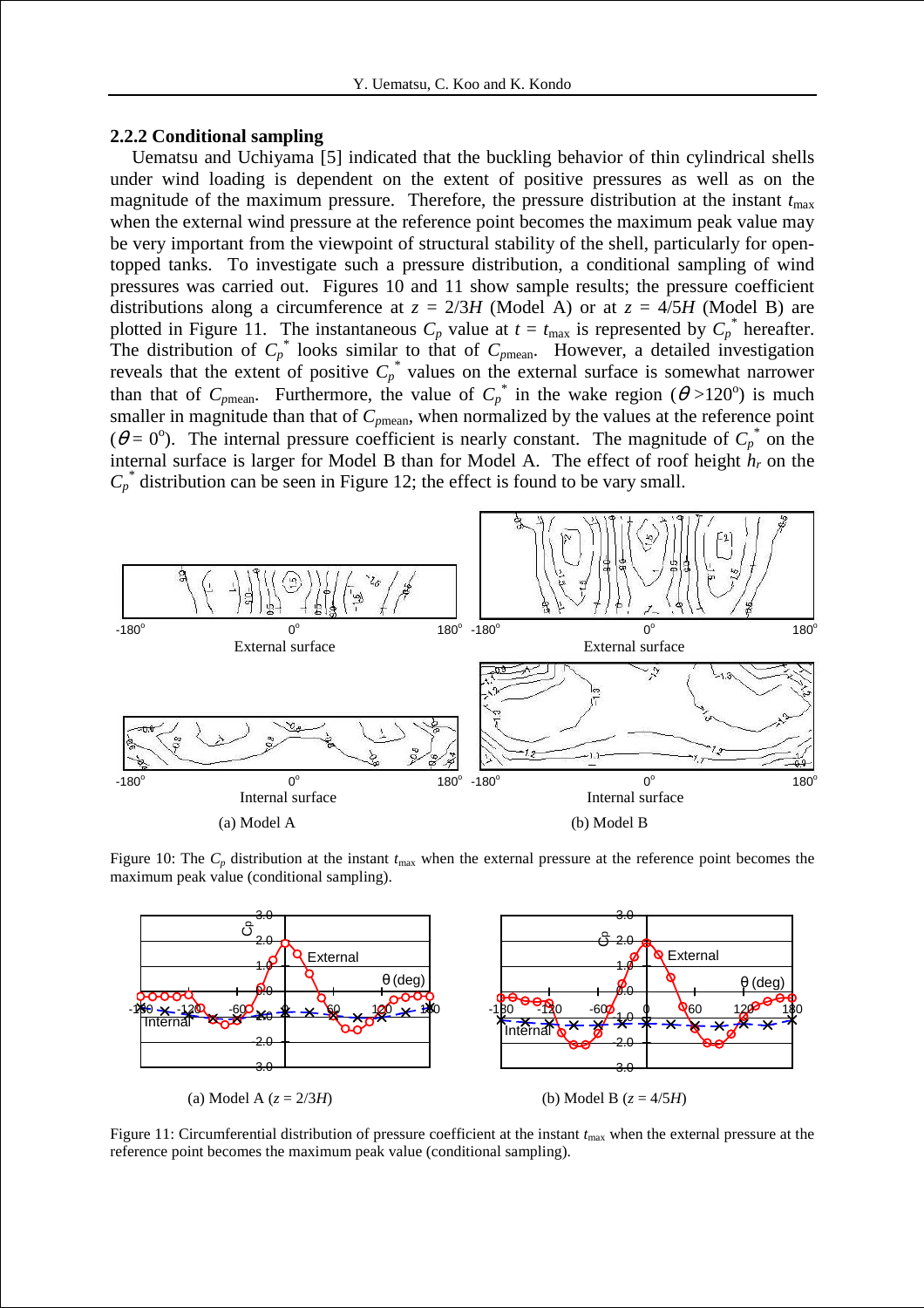

Figure 12: Effect of roof height  $h_r$  on the distribution of external pressure coefficients at  $t = t_{\text{max}}$ .



Figure 13: Circumferential distributions of the wind force coefficient at  $t = t_{\text{max}} (h_r = 0)$ .

The circumferential distributions of wind force coefficients  $C_f^*$  at  $t = t_{\text{max}}$  at various heights are shown in Figure 13. The solid line represents the average over the whole height ( $z = 0$  – *H*), which will be used in Chapter 3. As mentioned above, the external  $C_p^*$  values in the wake region is smaller in magnitude than the corresponding *Cp*mean values, when normalized by the values at  $\theta = 0^{\circ}$ . Similarly, the internal  $C_p^*$  values are also smaller in magnitude than the mean internal pressure coefficients. As a result, the  $C_f^*$  distribution is close to the  $C_f$ <sub>mean</sub> distribution. Figure 14 shows a comparison between  $C_{\text{fmean}}$  and  $C_f^*$ , in which the averages over the whole height  $(z = 0 - H)$  are plotted. In the case of closed-top case, the internal pressure coefficient  $C_{pi}$  is assumed constant and equal to -0.15, which is the mean internal pressure coefficient measured in the buckling test (Section 3.1). It is interesting to note that the both distributions are close to each other, when normalized by the values at  $\theta = 0^{\circ}$ .



Figure 14: Circumferential distributions of the normalized values of  $C_f^*$  and  $C_{fmean}$  (Model A).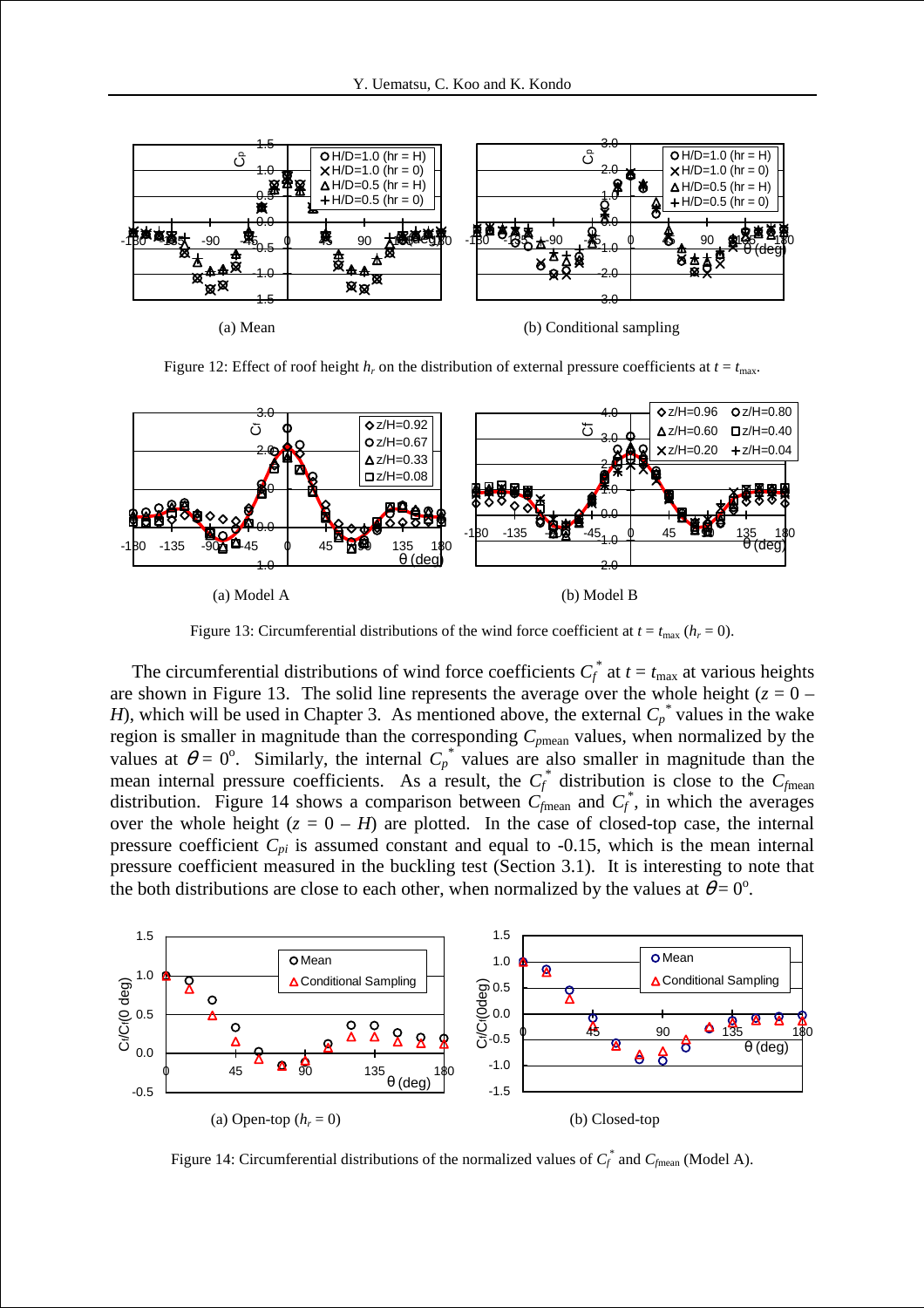Shown in Figure 15 is the variation of the instantaneous  $C_p$  distribution along a circumference at  $z = 2/3H$  for Model A during a period after  $t_{\text{max}}$ , where *dt* represents the time step of data sampling (i.e. 0.001 sec). The negative external pressures in the side and leeward regions are somewhat small in magnitude at  $t = t_{\text{max}}$ , but the magnitude becomes larger with time. At an instant  $t_{\text{min}}$ , the external pressure coefficient at  $\theta \approx 75^{\circ}$  reaches a large negative peak value  $C_{ppeak}$ , which is equal or close to the minimum peak value  $C_{pmin}$  in the same run. The time delay  $\tau = t_{\text{min}} - t_{\text{max}}$  is approximately 0.01 sec. Considering that the wind velocity *U*<sub>ref</sub> at  $z = 2/3H$  is approximately 9.3 m/s, it is found that the time delay  $\tau$  roughly corresponds to the distance  $l$  ( $\approx$  93 mm) from the stagnation point ( $\theta = 0^{\circ}$ ) to that of  $\theta = 75^{\circ}$  in the leeward direction; i.e.  $l \approx \tau \times U_{ref}$ . This feature implies that a large-scale vortex approaching the windward stagnation point induces  $C_{pmax}$  at  $\theta = 0^{\circ}$  when  $t = t_{max}$ . At this moment the suctions on the side region is still small. Then, this vortex induces a large suction peak  $C_{\text{peak}}$ at  $\theta = 75^{\circ}$  when  $t \approx t_{\text{max}} + \tau$ , as it is shed in the leeward direction. This feature implies that the pressure field on the external surface generating the positive and negative peak values is induced by a large-scale vortex shed in the leeward direction. The internal pressure coefficient, on the other hand, does not change significantly even in this period.



(a) Run 1 ( $\tau = 10dt$ ) (b) Run 2 ( $\tau = 10dt$ )

Figure 15: Variation of the  $C_p$  distribution along a circumference at  $z = 2/3H$  with time (Model A,  $h_r = 0$ ).

## **2.2.3 POD analysis**

Because the pressures on open-topped oil storage tanks are highly random both in time and space, a POD analysis is employed to investigate the structure of pressure field in more detail. The main objective of the POD analysis is to find a deterministic function, which is best correlated to all the elements of ensemble of a random field. In the analysis, the effect of difference in tributary area of pressure tap is considered (see Taniguchi et al. [8]).



Figure 16: Normalized eigenvalues of pressures.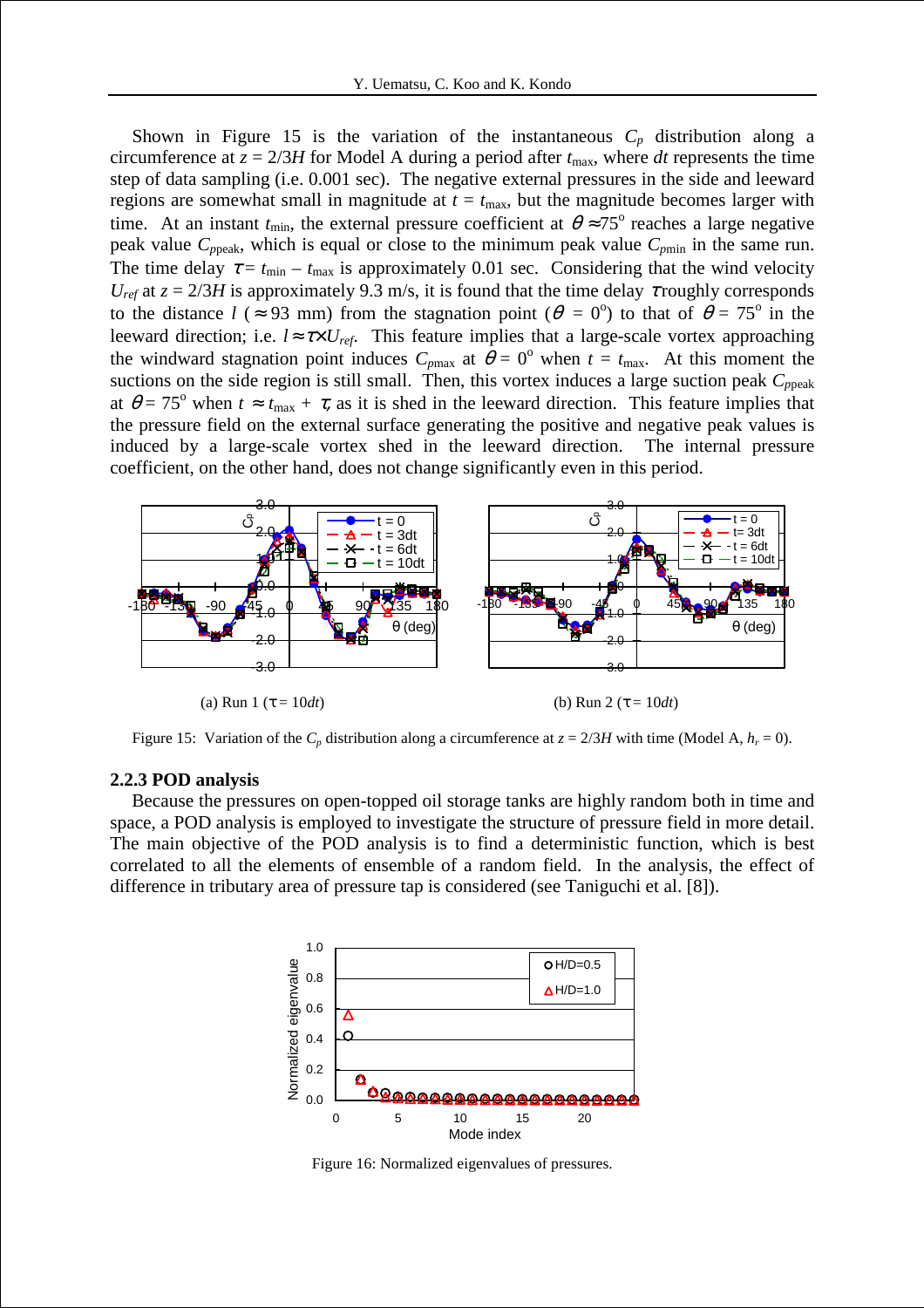Figure 16 shows the normalized eigenvalues of pressures. Results on the eigenmodes for Model A are shown in Figures 17 and 18; in the figures; each eigenmode is normalized by its maximum value. The results for Model B are similar to those for Model A. The normalized eigenvalues for the first and second modes are approximately 0.5 and 0.15, respectively. Based on a two-dimensional quasi-steady assumption, the first and second mode shapes,  $\phi_1$ and  $\phi_2$ , correspond to  $C_{pmean}$  and  $\partial C_{pmean}/\partial \theta$ , respectively (see Uematsu et al. [9], for example). Figure 19 shows a comparison between the results of the POD analysis and those predicted from the quasi-steady assumption for the first and second modes, in which *Cp*mean and  $\partial C_{p_{\text{mean}}}$  /  $\partial \theta$  are also normalized by their maximum values. In Figure 19(a), the results of correlation coefficient *R* as well as of the conditional sampling, normalized by the value at  $\theta$  = 0°, are also plotted for the purpose of comparison. The results indicate that the quasi-steady assumption is valid to some degree. However, a detailed comparison reveals that the first mode shape is much similar to the  $C_p^*$  distribution obtained from the conditional sampling as well as to the distribution of the correlation coefficients.



Figure 17: Eigenmodes of pressures on the external and internal surfaces (Model A).



Figure 18: Eigenmodes of pressures along a circumference at *z* = 2/3*H* (Model A).

# **3 BUCKLING BEHAVIOR OF THIN CYLINDRICAL SHELLS**

# **3.1 Wind tunnel experiment**

Test cylinders were made of 0.1 mm thick polyester film with Young's modulus  $E = 5.55$ GPa and Poisson's ratio  $v = 0.3$ , by bonding a belt of 5mm width along the longitudinal seam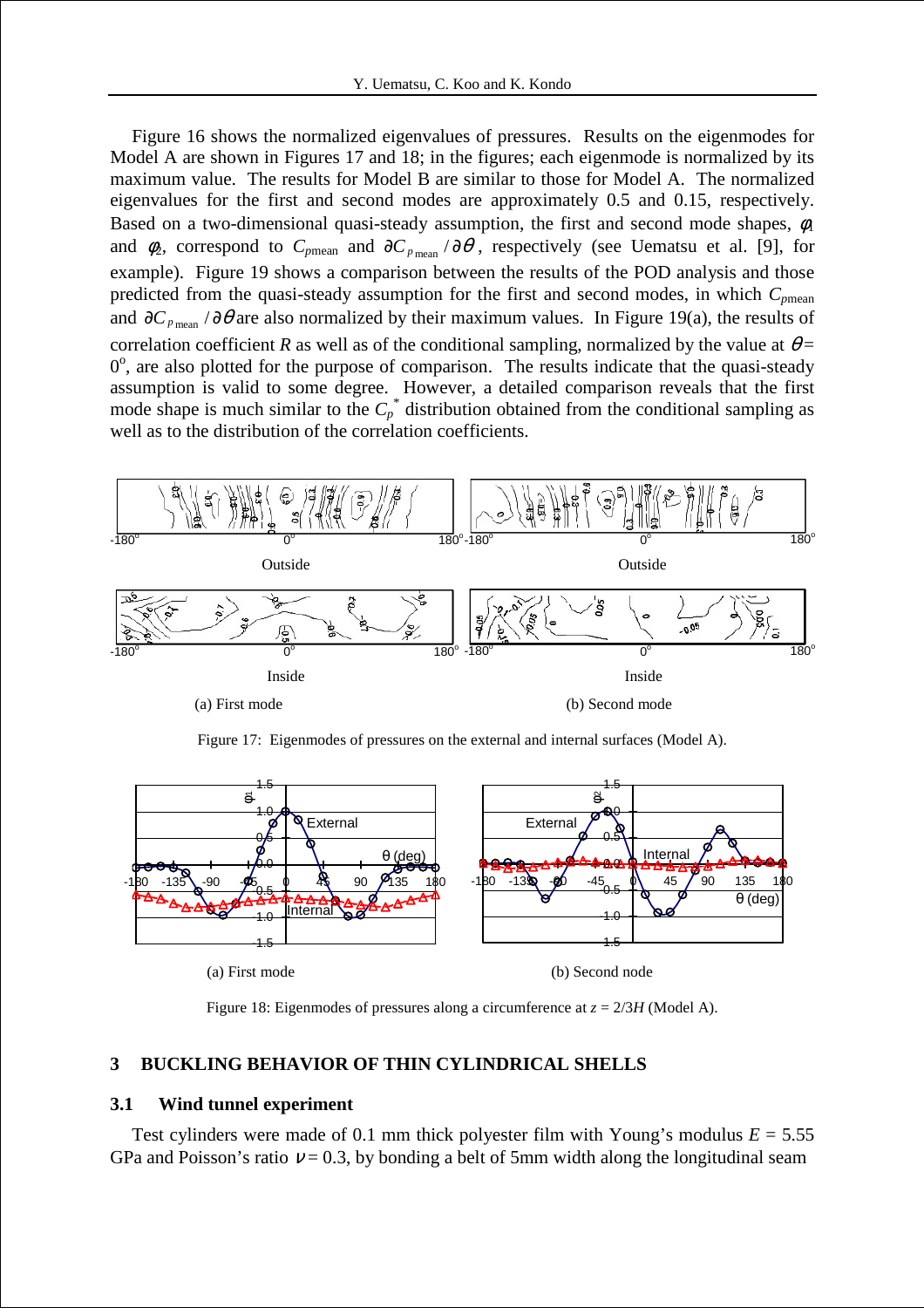

Figure 19: Comparison of the first and second eigenmodes with the distributions of  $C_{pmean}$  and  $\partial C_{pmean} / \partial \theta$  along a circumference at  $z = 2/3H$  (Model A, external pressure).

and then attaching an aluminum end plate at the bottom and an aluminum ring at the top. The belt was made of the same film as the cylinder wall. In order to obtain clear boundary conditions at the both edges, the film was bonded to a 10 mm thick end-plate at the bottom and to a ring at the top with epoxy cement (see Figure 20). The diameter *D* is 216 mm, and the height *H* is 110 mm for Cylinder A and 218 mm for Cylinder B. Therefore, the length *L* of the shell is 90 mm for Cylinder A and 198 mm for Cylinder B. For closed-topped cylinders, the upper ring was covered with a 1 mm thick plastic circular plate. Note that the length-to-diameter ratio (*L*/*D*) of the test cylinder is somewhat smaller than that of the heightto-diameter ratio of the models used for pressure measurements described above.

The purpose of this experiment is to discuss the relation between the wind force distribution and the buckling behavior of cylindrical shells. Therefore, the test cylinders are not modeled correctly based on any similarity law.



(a) Test cylinder (A) mounted in the wind tunnel (b) Dimensions of the test cylinder



Figure 20: Thin circular cylindrical shells used for the buckling test.

The experiments were carried out in an Eiffel-type wind tunnel at the Department of Architecture and Building Science, Tohoku University, which has a working section 6.5 m long, 1.4 m wide and 1.0 m high. The test cylinder with its seam at  $\theta = 180^\circ$  was mounted in a turbulent boundary layer with a power law experiment of approximately 0.18. The turbulence intensity  $I_u$  is approximately 0.15 at a height of  $z = 110$  mm and 0.11 at  $z = 218$ mm.

As the wind speed is increased gradually, the cylinder buckles at a critical wind speed *UH*cr. The corresponding wind load per unit area (pressure difference) at the windward stagnation point is given by  $p_{cr} = q_{Hcr}C_{fmax}$ , where  $q_{Hcr} = 1/2 \rho U_{Hcr}^2$ , with  $\rho$  being the air density, and  $C_{\text{fmax}}$  represents the wind force coefficient at the windward stagnation point;  $p_{cr}$  is simply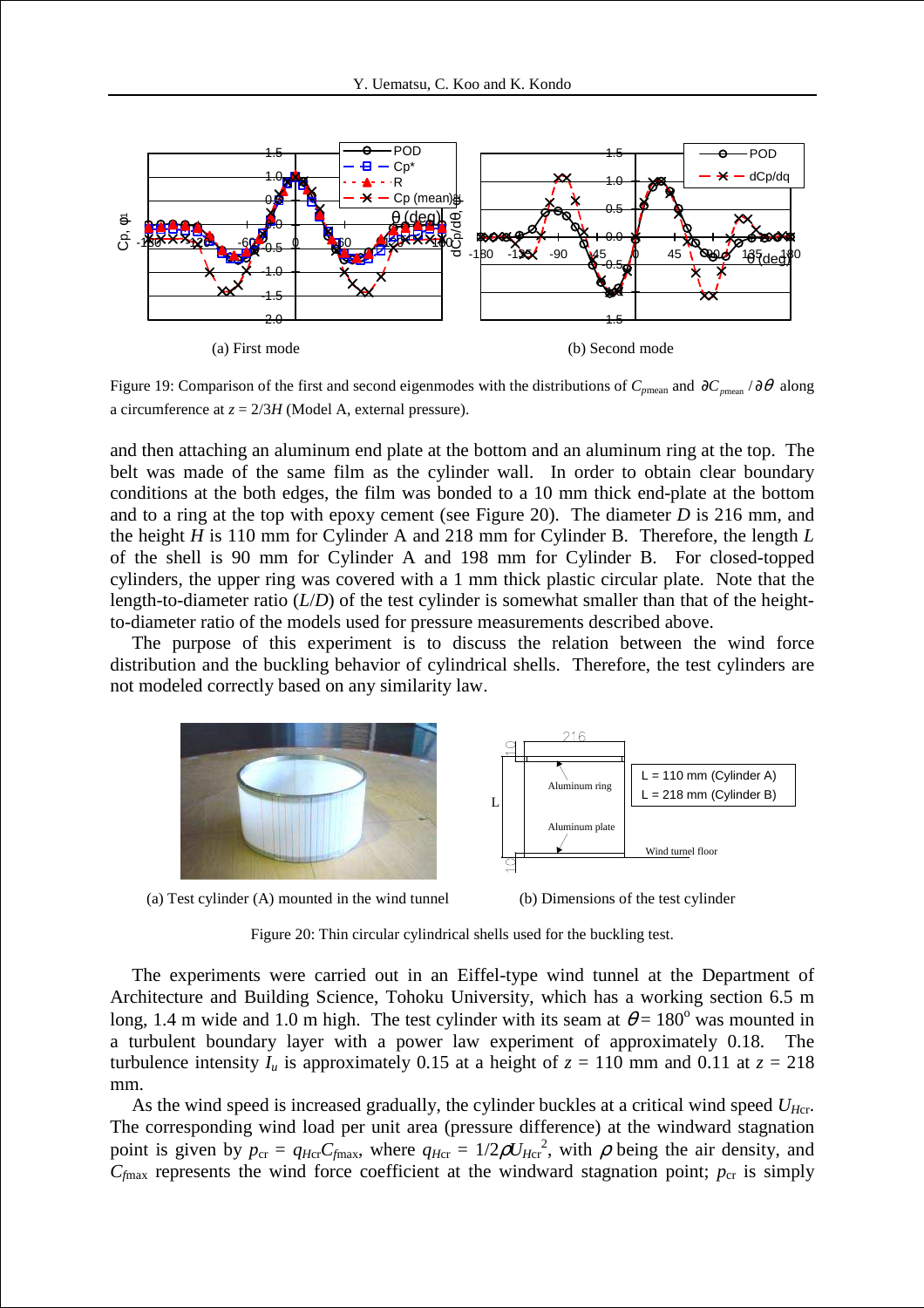referred to as 'buckling load' hereafter. In the case of open-topped cylinders, the value of *Cf*max is provided from the results of the above mentioned pressure measurements (Chapter 2). For closed-topped cylinders, on the other hand,  $C_{\text{fmax}}$  is provided by the difference between the maximum external pressure coefficient *Cpe*max, obtained from the pressure measurements, and the internal pressure coefficient  $C_{pi}$  obtained from the buckling test. The non-dimensional buckling load  $\lambda_{cr}$  is defined as  $\lambda_{cr} = p_{cr}R^3/D_b$ , with *R* and  $D_b$  being the radius and flexural rigidity of the cylinder, respectively.

## **3.2 Theoretical analysis**

Only the instability of the cylindrical shells under static wind loading is investigated, where the buckling is regarded as a bifurcation phenomenon. Taking the coordinate system as shown in Figure 21 and denoting by *w* and *F* the virtual displacement and stress function, respectively, the basic equations governing the instability of cylindrical shells may be given by Donnell as follows (see Yamaki [10], for example):

$$
D_b \nabla^4 w - \frac{F_{,xx}}{R} - F_{,yy}w_{,xx} - F_{,yy}w_{,xx} + 2F_{,xy}w_{,xy} + 2F_{,xy}w_{,xy} - F_{,xx}w_{,yy} - F_{,xx}w_{,yy} = 0
$$
 (1)

$$
\nabla^4 F + Et \left( \frac{w_{,xx}}{R} - 2w_{0,xy}w_{,xy} + w_{0,xx}w_{,yy} + w_{,xx}w_{0,yy} \right) = 0
$$
 (2)

$$
\nabla^2 = \frac{\partial^2}{\partial x^2} + \frac{\partial^2}{\partial y^2}, \ D_b = \frac{Et^3}{12(1 - v^2)}\tag{3}
$$

In these equations,  $w_0$  and  $F_0$  stand for the prebuckling deflection and stress function due to wind force *p* per unit area, respectively. The subscripts *x* and *y* preceded by commas denote differentiation with respect to the respective coordinate variables. The prebuckling deflection is so small that the values of  $w_0$  and  $F_0$  can be obtained from the Donnell's linear shell theory as follows:

$$
D_b \nabla^4 w_0 - \frac{F_{0,xx}}{R} - p = 0 \tag{4}
$$

$$
\nabla^4 F_0 + \frac{Et}{R} w_{0,xx} = 0 \tag{5}
$$

These equations combined with the boundary conditions can be solved by using the Galerkin method.

The wind force  $p$  is given by the product of velocity pressure  $q<sub>H</sub>$  and wind force coefficient  $C_f$ . The circumferential distribution of  $C_f$  changes in the vertical direction. However, within the limits of the geometry under consideration here, the variation is relatively small, as shown in Figure 4. Therefore, in order to simplify the formulation, the axial variation is ignored and the averaged distribution (the solid line in Figure 4) is used. For closed-topped cylinders, the  $C_f$  distribution is provided by the averaged distribution of the external pressure coefficients  $C_{pe}$  and the constant internal pressure coefficient  $C_{pi}$  measured in the buckling test. The circumferential distribution of *p* can be represented by a Fourier series as follows:

$$
p = q_H \left[ \sum_{n=0}^{10} c_n \cos \left( \frac{ny}{R} \right) \right]
$$
 (6)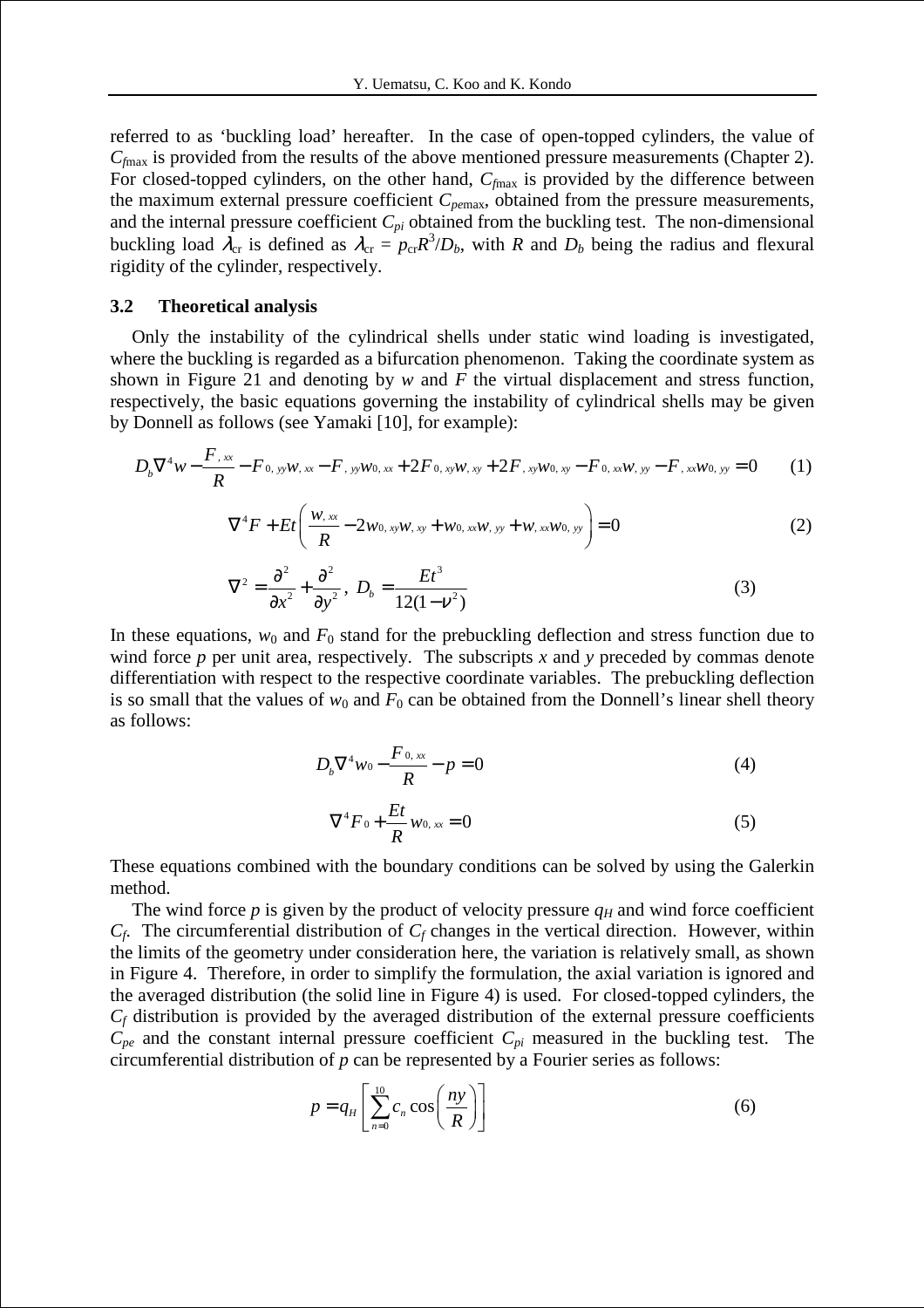The coefficients  $c_n$  can be determined by using the least squares method applied to the experimental results.

The boundary conditions at each end of the shell are assumed as follows:

$$
w = w, x = u = N_{xy} = 0 \tag{7}
$$

where  $u =$  virtual displacement in the axial  $(x)$  direction, and  $N_{xy} = -F_{xy}$ .



Figure 21: Notation and coordinate system of the cylindrical shell.

Buckling deflection either symmetric or antisymmetric with respect to a diametral plane parallel to the wind direction is assumed by the flowing equations: (a) symmetric:

$$
w = \sum_{m} \sum_{n} b_{mn} \left[ \cos \frac{(m-1)\pi x}{L} - \cos \frac{(m+1)\pi x}{L} \right] \cos \frac{ny}{R} \quad (m = 1, ..., 2M-1; n = 0, ..., N) \tag{8}
$$

(b) antisymmetric:

$$
w = \sum_{m} \sum_{n} b_{mn} \left[ \cos \frac{(m-1)\pi x}{L} - \cos \frac{(m+1)\pi x}{L} \right] \sin \frac{ny}{R} \quad (m = 1, ..., 2M-1; n = 1, ..., N) \tag{9}
$$

The number of terms included in these approximations depends on the shell geometry. The stress function  $F$  is analytically obtained from Eq. (2). Applying the Galerkin method to Eq. (1), we can obtain a set of homogeneous linear equations in terms of the unknown parameters  $b_{mn}$ . By equating to zero the determinant of the coefficients of these equations, the buckling load  $p_{cr}$  is obtained as the least eigenvalue. Then, the values of  $b_{mn}$  corresponding to the eigen value are obtained by solving the linear equations, which give the buckling mode.

#### **3.3 Results and discussion**

Table 1 shows a comparison between experiment and theory for the non-dimensional buckling load  $\lambda_{cr}$ . In the wind tunnel experiments, Cylinder A with closed-top did not buckle within the limits of the maximum wind speed available. In the theoretical analysis, the numbers of *M* and *N* in Eqs. (8) and (9) are set at 2 and 40, respectively, considering the convergence of the solution. Note that the symmetric and anti-symmetric modes give the same buckling load. Figures 22 and 23 show the buckling modes for Cylinders A and B, respectively. The buckling mode was found to be approximately one wave in the axial direction in any case. On the other hand, the predominant wave number  $n^*$  in the circumferential direction depends on the shell geometry; the value of  $n^*$  increases with a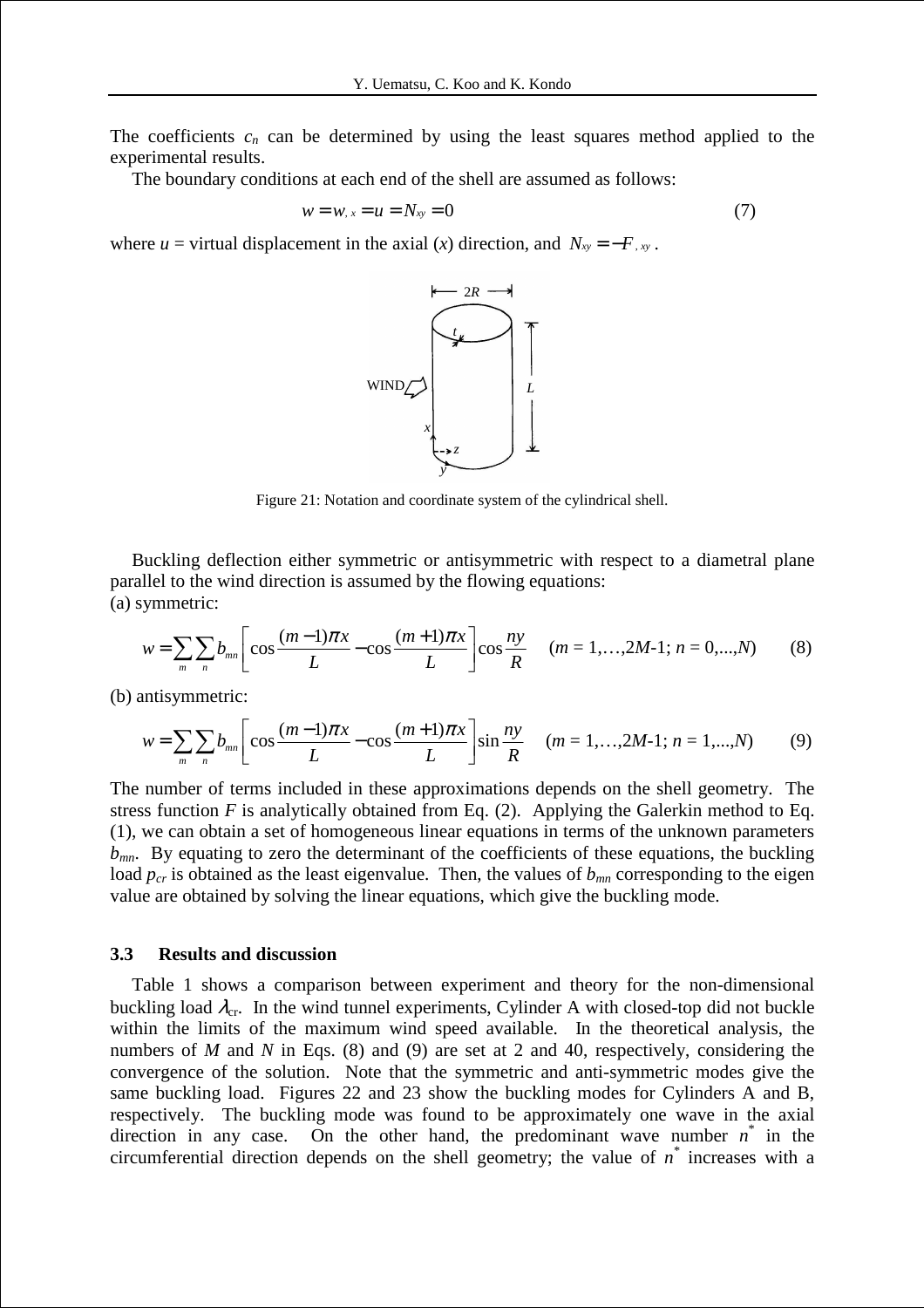decrease in *L*/*D*. In other words, the circumferential wavelength becomes shorter, as the *L*/*D* ratio decreases. It is interesting to note that the buckling modes for open-topped and closedtopped cylinders are quite similar to each other. Furthermore, the value of  $\vec{n}$  is almost equal to the number of circumferential waves of buckling mode when the shell is subjected to uniform lateral pressure (see Yamaki [10]). The non-dimensional buckling loads  $\lambda_{cr0}$  of the shells under uniform lateral pressure were also computed using the same computer program. The value of  $\lambda_{cr0}$  is 580 for Cylinder A and 251 for Cylinder B, which is smaller than that for the wind loading. However, the difference is not significant.

Uematsu and Uchiyama [5] proposed the following empirical formula for the nondimensional buckling load  $\lambda_{cr}$  of closed-topped cylinders, based on a series of wind tunnel experiments, in which they varied the *L*/*R* ratio from 2 to 7 and the *R*/*t* ratio from 532 to 1000.

$$
\lambda_{cr} = 0.83 \left( \frac{L}{R} \right)^{-1.1} \left( \frac{R}{t} \right)^{0.96} \tag{10}
$$

It should be mentioned that their experiments were carried out in a smooth flow, the turbulence intensity of which was less than 1 %. In the present experiment, the *L*/*R* ratio is 0.83 for Cylinder A and 1.83 for Cylinder B, and the *R*/*t* ratio is 1080 for both cylinders. The predicted results from this empirical formula are also shown in Table 1 for the purpose of comparison. The formula predicts a buckling load larger than the theoretical one, particularly for Cylinder A. This may be due to a fact that the shell geometry is out of the scope of the empirical formula.

Both the experimental and theoretical results indicate that the difference in  $\lambda_{cr}$  between open-topped and closed-topped cylinders is only slight despite a significant difference in the  $C_f$  distribution due to the effect of internal pressure, particularly in the side and leeward regions. This result implies that the buckling behavior of oil-storage tanks is strongly affected by the positive  $C_f$  distribution in the windward region.

The buckling loads for the  $C_f^*$  distribution obtained from the conditional sampling are also computed. In the analysis the averaged distribution of  $C_f^*$  over the whole height (solid line in Figure 13) is used. The mean internal pressure coefficient (-0.15) measured in the buckling tests is used in the closed-topped cylinder case. The results on the non-dimensional buckling loads are listed in Table 1. The buckling modes are quite similar to those for the  $C_{\text{fmean}}$ distributions. As might be expected from the similarity between the  $C_{\text{fmean}}$  and  $C_f^*$ distributions (see Figure 14), the results on the buckling behavior are similar to each other.

| Cylinder | Top    | Experiment | Empirical formula | Theory        |                                     |
|----------|--------|------------|-------------------|---------------|-------------------------------------|
|          |        |            |                   | Mean $C_f(n)$ | Conditional sampling $(n^{\gamma})$ |
|          | open   | 319        |                   | 591 (20)      | 618(20)                             |
|          | closed | N/A        | 828               | 614(20)       | 629(20)                             |
| B        | open   | 241        |                   | 295(14)       | 299 (14)                            |
|          | closed | 245        | 348               | 310(14)       | 315 (14)                            |

Table 1 Non-dimension buckling loads  $\lambda_{cr}$  obtained from wind tunnel experiment, theoretical analysis and empirical formula.

The theoretical results of  $\lambda_{cr}$  are generally larger than the experimental values; the ratio is approximately 1.9 for Cylinder A and approximately 1.2 for Cylinder B. This feature may be related to the dynamic load effects of wind pressures on the buckling behavior. The theoretical analysis is based on the static stability of the shell. On the other hand, the wind forces on the cylinder fluctuate significantly in the wind tunnel experiment. The ratio of the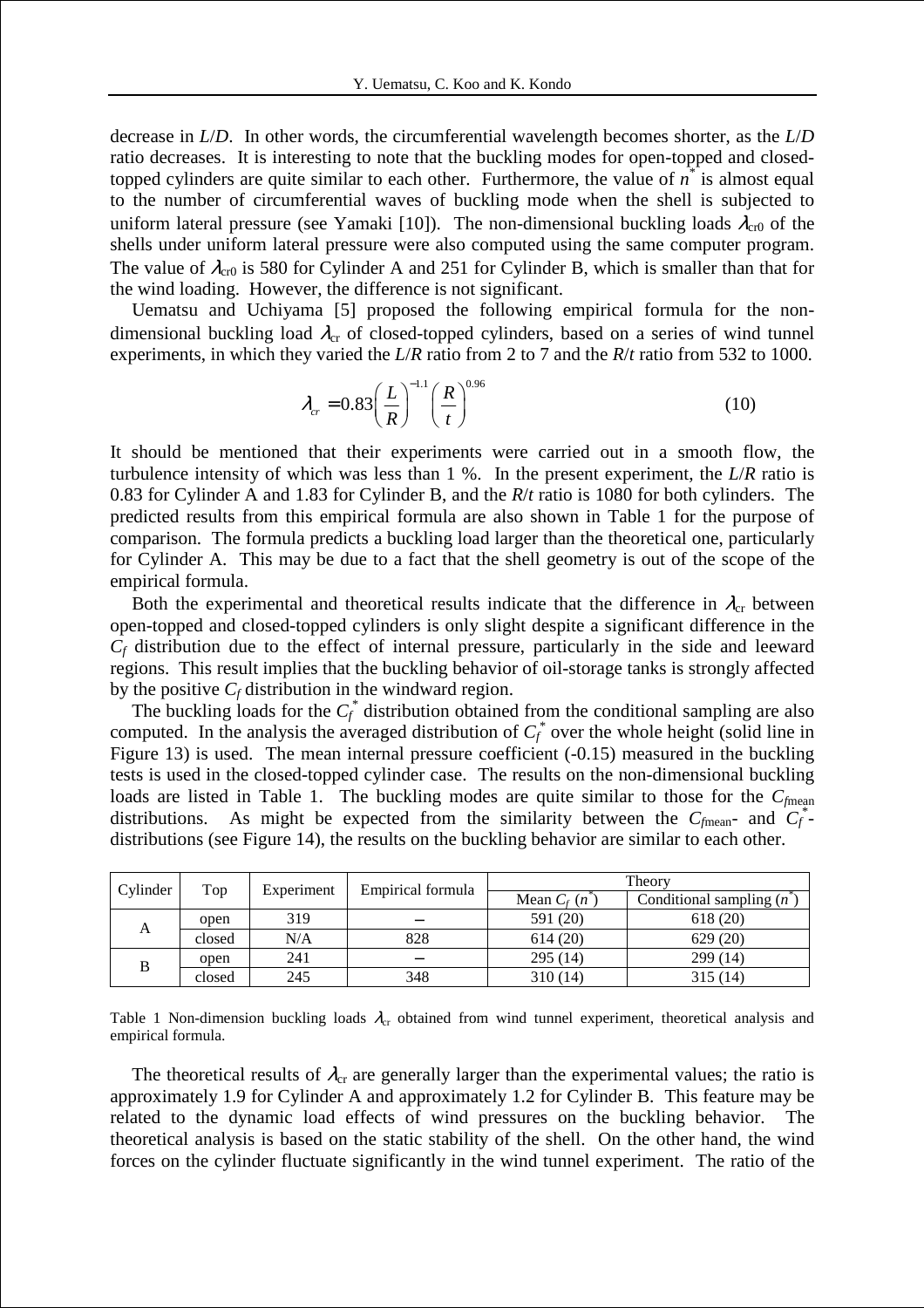theoretical value of  $\lambda_{cr}$  to the experimental one is regarded as a gust effect factor  $G_f$ . The value of  $G_f$  for Cylinder A is larger than that for Cylinder B. This difference may be due to a higher turbulence of the flow and a smaller size of the test specimen for Cylinder A.



Figure 22: Buckling modes in the circumferential direction at  $z = L/2$  (Cylinder A).



Figure 23: Buckling modes in the circumferential direction at  $z = L/2$  (Cylinder B).

#### **4 CONCLUDING REMARKS**

The characteristics of wind pressures acting on open-topped oil storage tanks have been investigated in a wind tunnel. The statistical values of the external pressure coefficients change significantly in the circumferential direction. However, the variation in the axial direction is relatively small, particularly for the negative pressure coefficients in the side and wake regions. The internal pressure coefficient changes only a little both in the axial and circumferential directions. The correlation between the positive pressures on the windward stagnation point and the negative pressures in the wake region is very small, while the positive pressures are correlated to the internal pressure to some degree; the correlation coefficient ranges from approximately -0.5 to -0.6.

A conditional sampling technique gives the distribution of wind pressure and force coefficients  $C_p^*$  and  $C_f^*$  at the instant  $t_{\text{max}}$  when the external wind pressure at the reference point becomes the maximum peak value. The results indicate that the distribution of  $C_p^*$  is somewhat different from that of  $C_{p$ <sup>\*</sup> distribution is similar in shape to the first mode shape obtained from the POD analysis and to the distribution of the correlation coefficients between the pressures at the reference point and the others. In the side and leeward regions, the value of  $C_p^*$  on the external surface is smaller in magnitude than that of  $C_{p$ mean, when normalized by the values at  $\theta = 0^{\circ}$ . Similarly, the value of  $C_p^*$  on the internal surface is smaller in magnitude than that of  $C_{pmean}$ . As a result, the distribution of the instantaneous wind force coefficient  $C_f^*$  at  $t = t_{\text{max}}$  is similar in shape to that of the mean wind